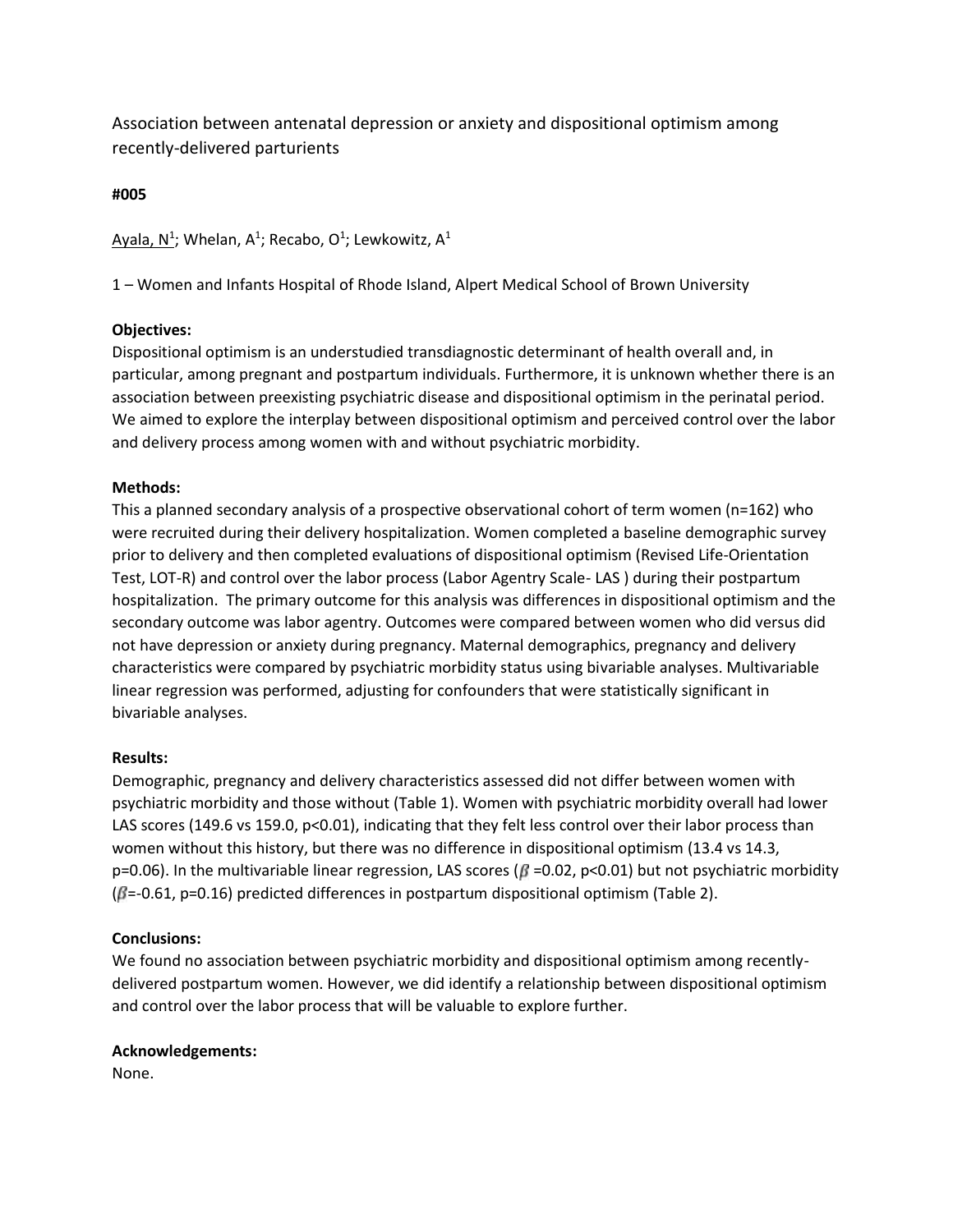### **Disclosures:**

None.